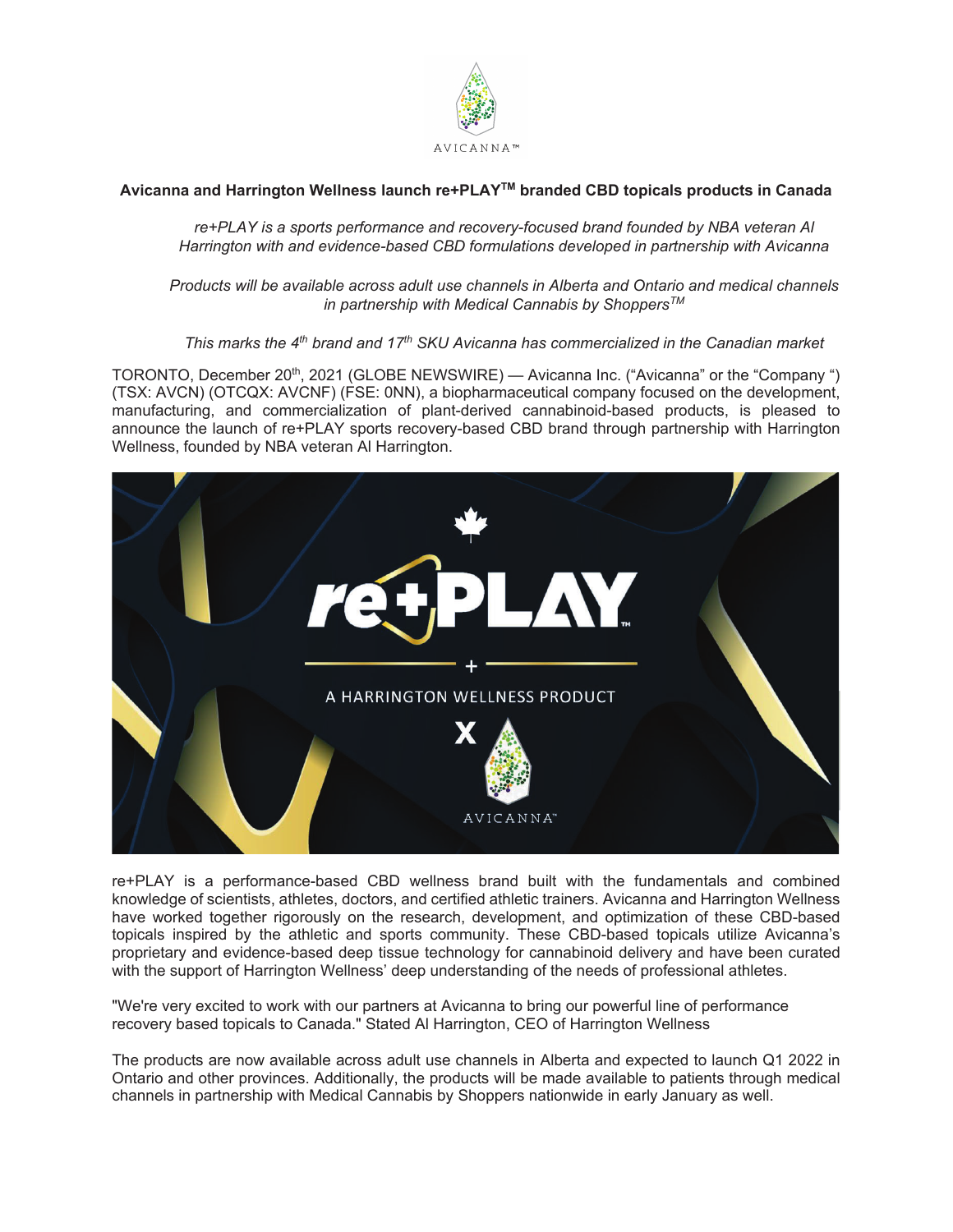

"We are thrilled to be expanding our wellness product offerings within the Canadian marketplace and to be introducing the first sports focused THC-Free line of functional products. This line has been curated through this world class partnership with the Harrington Wellness team and been in development since 2019".

## **Initial product offerings include:**

- **Muscle Rub** A water-based emulsion that combines 500 mg of pure Cannabidiol (CBD) with complementary natural active ingredients including menthol, camphor, and the terpene betacaryophyllene. The intense formulation offers a warming sensation upon application and is formulated to enhance delivery into deeper layers of skin.
- **Total Body Cream** A water-based emulsion that combines 250 mg of pure CBD with complementary natural active ingredients including menthol, beta-caryophyllene and eucalyptus essential oil for an immediate cooling sensation with a light scent.
- **Foot + Ankle Cream -** A rich cream that combines 500 mg of pure CBD with soothing colloidal oatmeal as well as antimicrobial tea tree and spearmint essential oils to provide a cool but gentle sensation on feet. This fast-absorbing, lightly scented cream is formulated to enhance delivery into deeper layers of skin.

#### **About Re+Play**

re+PLAY is a performance and recovery-based CBD brand that delivers the natural and powerful benefits of CBD through advanced formulations that have undergone extensive research and development to meet the quality and consistency standards that athletes and physicians can be confident in. The line is THC-Free and endorsed by doctors and used by both professional athletes and certified athletic trainers. re+PLAY was founded by NBA Veteran Al Harrington, renown trainer Joe Abunasser and Dr. Sanford Kunkel, the team physician for both the Indiana Pacers and the USA national basketball team.

#### **About Avicanna**

Avicanna is a Canadian commercial-stage biopharmaceutical company established in cannabinoid research, development, and evidence-based products for the global consumer, as well as medical and pharmaceutical market segments. In leading global cannabinoid advancements, Avicanna conducts most of its research in Canada at its R&D headquarters in the Johnson & Johnson Innovation Centre, JLABS @ Toronto, located in the MaRS Discovery District. The company actively collaborates with leading Canadian academic and medical institutions. Avicanna has established an industry-leading scientific platform including advanced R&D and clinical development which has led to the commercialization of over twenty products across four main market segments:

- Medical Cannabis & Wellness Products: Marketed under the RHO Phyto™ brand, or Magisterial Preparations, these medical and wellness products are an advanced line of pharmaceutical-grade cannabis products containing varying ratios of cannabidiol ("CBD") and tetrahydrocannabinol ("THC"). The product portfolio contains a full formulary of products including oral, sublingual, topical, and transdermal deliveries that have controlled dosing, enhanced absorption and stability studies supported by pre-clinical data. The advanced formulary is marketed with consumer, patient and medical community education and training. Avicanna's medical and wellness product portfolio also forms the foundation of the Company's pharmaceutical pipeline with the contribution of the formulations that form the basis of the products as well as the data generated from sales and participation of the products in real world evidence studies.
- x CBD Derma-Cosmetic Products: Marketed under the Pura H&W™ or Pura Earth™ brands, these registered, clinically tested, derma-cosmetic products include a portfolio of functional CBD topical products.